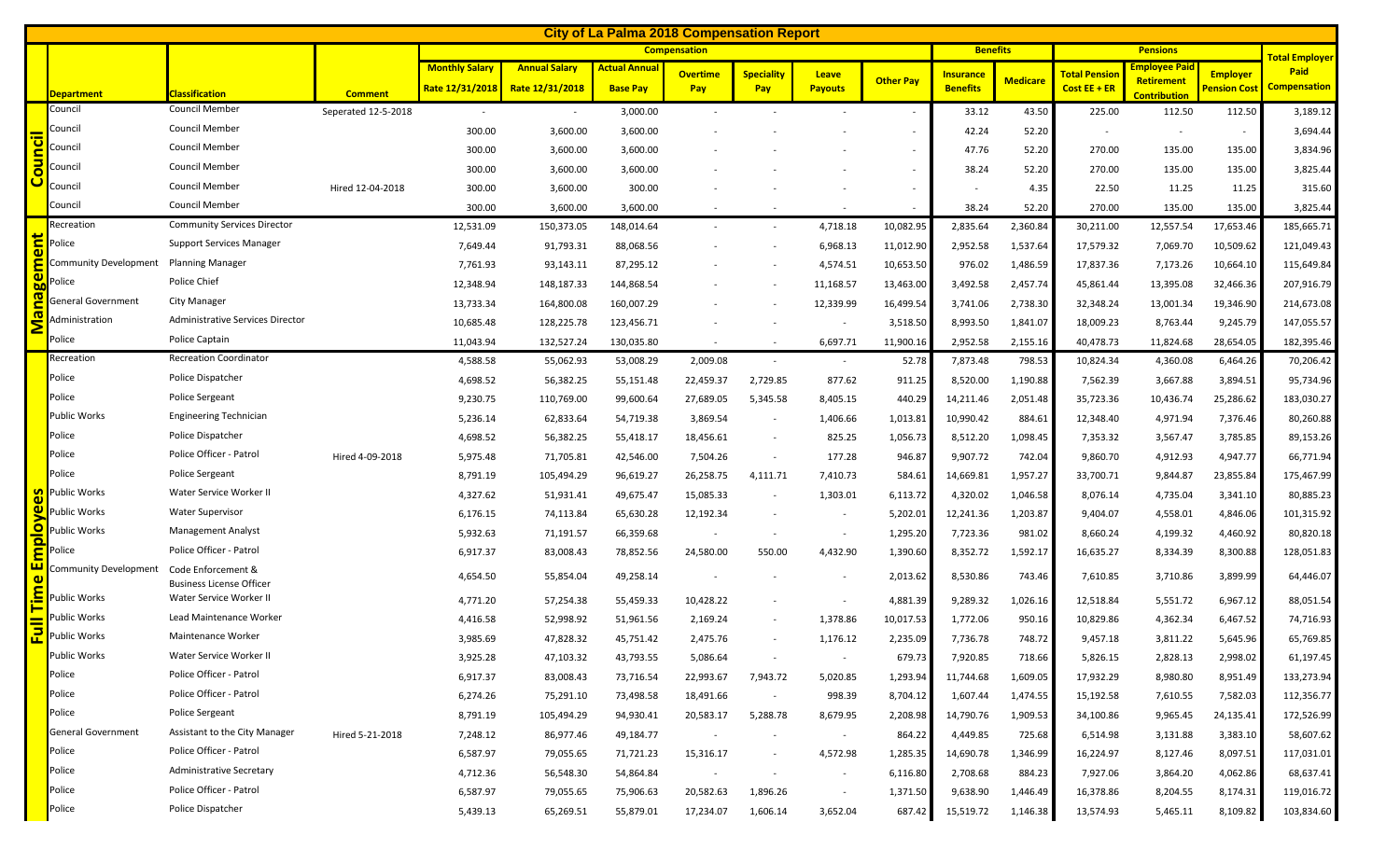| <b>City of La Palma 2018 Compensation Report</b> |                           |                                                  |                     |                       |                          |                      |                          |                          |                |                  |                  |                 |                      |                                   |                     |                              |
|--------------------------------------------------|---------------------------|--------------------------------------------------|---------------------|-----------------------|--------------------------|----------------------|--------------------------|--------------------------|----------------|------------------|------------------|-----------------|----------------------|-----------------------------------|---------------------|------------------------------|
|                                                  |                           |                                                  |                     |                       | <b>Compensation</b>      |                      |                          |                          |                |                  | <b>Benefits</b>  |                 | <b>Pensions</b>      |                                   |                     | <mark>Total Employe</mark> ı |
|                                                  |                           |                                                  |                     | <b>Monthly Salary</b> | <b>Annual Salary</b>     | <b>Actual Annual</b> | <b>Overtime</b>          | <b>Speciality</b>        | Leave          | <b>Other Pay</b> | <b>Insurance</b> |                 | <b>Total Pensior</b> | <b>Employee Paid</b>              | <b>Employer</b>     | Paid                         |
|                                                  | <b>Department</b>         | <b>Classification</b>                            | <b>Comment</b>      | Rate 12/31/2018       | Rate 12/31/2018          | <b>Base Pay</b>      | Pay                      | Pay                      | <b>Payouts</b> |                  | <b>Benefits</b>  | <b>Medicare</b> | Cost EE + ER         | Retirement<br><b>Contribution</b> | <b>Pension Cost</b> | <b>Compensation</b>          |
|                                                  | <b>General Government</b> | Deputy City Clerk/<br><b>Executive Assistant</b> |                     | 5,287.32              | 63,447.86                | 61,673.14            | 4,118.23                 | $\sim$                   | 4,122.10       | 88.92            | 7,581.88         | 1,015.03        | 12,469.04            | 5,020.38                          | 7,448.66            | 86,047.96                    |
|                                                  | Police                    | Civilian Investigator                            |                     | 3,848.41              | 46,180.90                | 43,557.36            | 2,313.58                 | $\sim$                   | 595.70         | 621.84           | 8,520.00         | 682.79          | 5,731.47             | 2,782.42                          | 2,949.05            | 59,240.32                    |
|                                                  | Police                    | <b>Police Sergeant</b>                           |                     | 8,372.56              | 100,470.75               | 97,694.53            | 24,929.57                | 5,035.43                 | 6,567.59       | 8,248.39         | 2,485.68         | 2,065.88        | 32,130.19            | 9,386.83                          | 22,743.36           | 169,770.43                   |
|                                                  | Police                    | Police Officer - Patrol                          |                     | 6,587.97              | 79,055.65                | 75,429.22            | 19,224.98                | $\sim$                   | 1,117.69       | 1,376.08         | 8,679.48         | 1,408.64        | 15,785.88            | 7,908.75                          | 7,877.13            | 115,113.22                   |
|                                                  | Police                    | Police Officer - Patrol                          |                     | 6,917.37              | 83,008.43                | 81,652.72            | 24,044.02                | 1,253.50                 | 1,243.50       | 1,401.47         | 7,968.38         | 1,589.14        | 17,194.91            | 8,611.58                          | 8,583.33            | 127,736.06                   |
|                                                  | Police                    | Police Officer - Patrol                          |                     | 6,587.97              | 79,055.65                | 70,654.04            | 15,963.13                | 4,236.80                 | 1,155.09       | 974.37           | 14,397.98        | 1,348.26        | 16,648.82            | 8,338.67                          | 8,310.15            | 117,039.82                   |
|                                                  | Finance                   | <b>Account Clerk</b>                             |                     | 4,128.27              | 49,539.20                | 48,762.24            | $\overline{\phantom{a}}$ | $\sim$                   | 3,164.23       | 5,599.46         | 2,569.84         | 834.14          | 10,397.84            | 4,582.10                          | 5,815.74            | 66,745.65                    |
|                                                  | <b>Public Works</b>       | Maintenance Supervisor                           |                     | 7,131.76              | 85,581.09                | 82,396.00            | 8,307.41                 | $\sim$                   | 4,610.54       | 2,684.19         | 8,036.78         | 1,420.95        | 16,862.24            | 6,784.18                          | 10,078.06           | 117,533.93                   |
|                                                  | Recreation                | Senior Office Assistant                          |                     | 3,942.50              | 47,309.98                | 45,413.23            | 180.96                   | $\sim$                   | 2,946.91       | 134.42           | 8,583.36         | 705.80          | 9,303.66             | 3,749.64                          | 5,554.02            | 63,518.70                    |
|                                                  | Police                    | Police Dispatcher                                | Seperated 6-13-2018 | $\sim$                | $\overline{\phantom{a}}$ | 26,798.86            | 3,449.01                 | $\sim$                   | 5,825.52       | 4,699.71         | 1,043.92         | 591.23          | 3,585.42             | 1,759.17                          | 1,826.25            | 44,234.50                    |
| $\omega$                                         | di Police                 | Police Dispatcher                                | Hired 11-10-2018    | 4,261.70              | 51,140.37                | 4,917.34             | 601.52                   | 245.87                   | $\sim$         | 108.39           | 48.48            | 85.17           | 678.76               | 325.49                            | 353.27              | 6,360.04                     |
|                                                  | Police                    | Police Officer - Patrol                          |                     | 6,587.97              | 79,055.65                | 75,836.69            | 11,506.60                | 5,569.19                 | 1,217.96       | 6,374.53         | 6,021.66         | 1,457.30        | 16,792.36            | 8,412.12                          | 8,380.24            | 116,364.17                   |
| ᇟ                                                | Finance                   | <b>Accounting Supervisor</b>                     |                     | 7,206.49              | 86,477.86                | 77,182.74            | $\overline{\phantom{a}}$ | $\sim$                   | 4,305.56       | 896.90           | 11,240.42        | 1,194.61        | 16,986.31            | 6,834.01                          | 10,152.30           | 104,972.53                   |
|                                                  | <b>E</b> Administration   | Assistant to the City Manager                    | Seperated 4-6-2018  |                       |                          | 24,359.26            |                          |                          | 17,727.00      | 407.66           | 2,612.88         | 616.16          | 4,876.16             | 1,987.12                          | 2,889.04            | 48,612.00                    |
|                                                  | Police                    | Police Officer - Patrol                          |                     | 7,263.24              | 87,158.86                | 85,680.96            | 21,154.42                | 6,467.90                 | 4,694.88       | 1,487.86         | 8,486.16         | 1,732.57        | 19,493.00            | 6,576.82                          | 12,916.18           | 142,620.93                   |
|                                                  | <b>E</b> Public Works     | <b>Administrative Secretary</b>                  |                     | 4,712.36              | 56,548.30                | 54,695.97            | $\sim$                   | $\sim$                   | $\sim$         | 253.50           | 8,036.78         | 796.82          | 11,115.82            | 4,477.20                          | 6,638.62            | 70,421.69                    |
|                                                  | Police                    | Police Records Clerk                             |                     | 3,604.05              | 43,248.62                | 39,831.26            | 158.03                   | $\overline{\phantom{a}}$ | 198.60         | 920.66           | 9,023.17         | 596.01          | 5,273.06             | 2,560.61                          | 2,712.45            | 53,440.18                    |
|                                                  | Finance                   | <b>Accounting Technician</b>                     |                     | 5,158.18              | 61,898.16                | 58,798.51            | $\sim$                   |                          | 1,467.50       | 5,864.18         | 3,255.58         | 958.87          | 9,846.70             | 5,335.94                          | 4,510.76            | 74,855.40                    |
|                                                  | Police                    | Police Officer - Patrol                          | Hired 6-11-2018     | 5,975.48              | 71,705.81                | 35,748.33            | 3,314.51                 | $\sim$                   | 79.08          | 908.20           | 4,165.94         | 580.74          | 7,435.07             | 3,681.76                          | 3,753.31            | 48,550.11                    |
|                                                  | Recreation                | <b>Recreation Coordinator</b>                    |                     | 4,370.07              | 52,440.89                | 49,104.75            | 938.95                   | $\sim$                   | $\sim$         | 251.68           | 7,736.78         | 729.27          | 10,053.24            | 4,049.30                          | 6,003.94            | 64,765.37                    |
|                                                  | Administration            | Human Resources Specialist                       |                     | 5,287.32              | 63,447.86                | 55,656.62            | 186.00                   | $\overline{\phantom{a}}$ | 3,233.79       | 63.60            | 11,098.56        | 857.62          | 12,469.04            | 5,020.38                          | 7,448.66            | 78,544.85                    |
|                                                  | Police                    | Police Officer - Patrol                          | Hired 4-09-2018     | 5,975.48              | 71,705.81                | 48,082.37            | 8,158.21                 | $\sim$                   | 197.96         | 6,206.90         | 1,221.04         | 908.36          | 9,979.73             | 4,971.59                          | 5,008.14            | 69,782.98                    |
|                                                  | Police                    | <b>Police Sergeant</b>                           |                     | 9,230.75              | 110,769.00               | 96,056.90            | 4,181.84                 | 10,960.00                | 2,013.38       | 84.34            | 15,494.75        | 1,642.82        | 37,636.18            | 10,997.15                         | 26,639.03           | 157,073.06                   |
|                                                  | Police                    | Police Officer - Patrol                          |                     | 6,587.97              | 79,055.65                | 78,109.44            | 19,475.05                |                          | 5,795.32       | 1,396.81         | 7,967.88         | 1,519.26        | 16,227.96            | 8,128.06                          | 8,099.90            | 122,363.66                   |
|                                                  | Recreation                | Senior Recreation Leader                         | Hired 10-23-2018    |                       |                          | 917.13               | $\overline{\phantom{a}}$ |                          | $\sim$         | $\sim$           |                  | 13.30           | 68.80                | 34.40                             | 34.40               | 964.83                       |
|                                                  | Recreation                | Senior Recreation Leader                         | Hired 11-06-2018    |                       |                          | 597.72               | $\sim$                   |                          | $\sim$         | $\sim$           |                  | 8.67            | 80.12                | 39.22                             | 40.90               | 647.29                       |
|                                                  | Recreation                | Senior Recreation Leader                         |                     |                       |                          | 17,271.14            | 900.46                   |                          |                |                  |                  | 263.48          | 1,295.36             | 647.68                            | 647.68              | 19,082.76                    |
|                                                  | Recreation                | Senior Recreation Leader                         |                     |                       |                          | 15,003.04            | $\sim$                   |                          | $\sim$         | $\sim$           |                  | 217.55          | 1,125.22             | 562.61                            | 562.61              | 15,783.20                    |
| $\omega$                                         | Recreation                | Senior Recreation Leader                         |                     |                       |                          | 3,370.31             |                          |                          |                |                  |                  | 48.84           | 252.68               | 126.34                            | 126.34              | 3,545.49                     |
|                                                  | <b>U</b> Recreation       | Senior Recreation Leader                         | Seperated 8-05-2018 |                       |                          | 4,228.28             |                          |                          |                | $\sim$           |                  | 61.31           | 317.12               | 158.56                            | 158.56              | 4,448.15                     |
|                                                  | Recreation                | Senior Recreation Leader                         | Hired 11-06-2018    |                       |                          | 1,401.98             |                          |                          |                | $\sim$           |                  | 20.33           | 105.16               | 52.58                             | 52.58               | 1,474.89                     |
|                                                  |                           | Police Services Aide                             |                     |                       |                          | 10,330.38            |                          |                          |                |                  | ٠                | 149.78          | 774.76               | 387.38                            | 387.38              | 10,867.54                    |
|                                                  | <b>LI</b> Recreation      | Senior Recreation Leader                         |                     |                       |                          | 13,459.58            | 130.78                   |                          |                |                  |                  | 197.04          | 1,009.50             | 504.75                            | 504.75              | 14,292.15                    |
|                                                  | $E$ <sup>Recreation</sup> | Senior Recreation Leader                         | Hired 5-10-2018     |                       |                          | 7,513.66             | 83.80                    |                          |                |                  |                  | 110.15          | 563.52               | 281.76                            | 281.76              | 7,989.37                     |
| $\blacksquare$                                   | Recreation                | Senior Recreation Leader                         | Seperated 8-05-2018 |                       |                          | 4,342.12             | ٠                        |                          |                | $\sim$           |                  | 62.96           | 325.64               | 162.82                            | 162.82              | 4,567.90                     |
| $\frac{1}{\sigma}$ Police                        |                           | Per Diem Dispatcher                              |                     |                       |                          | 319.56               |                          |                          |                | $\sim$           |                  | 4.63            | 23.96                | 11.98                             | 11.98               | 336.17                       |
| <b>Q</b> Police                                  |                           | Community Liaison Officer                        |                     |                       |                          | 22,113.97            |                          |                          |                | $\sim$           |                  | 320.65          | 1,658.54             | 829.27                            | 829.27              | 23,263.89                    |